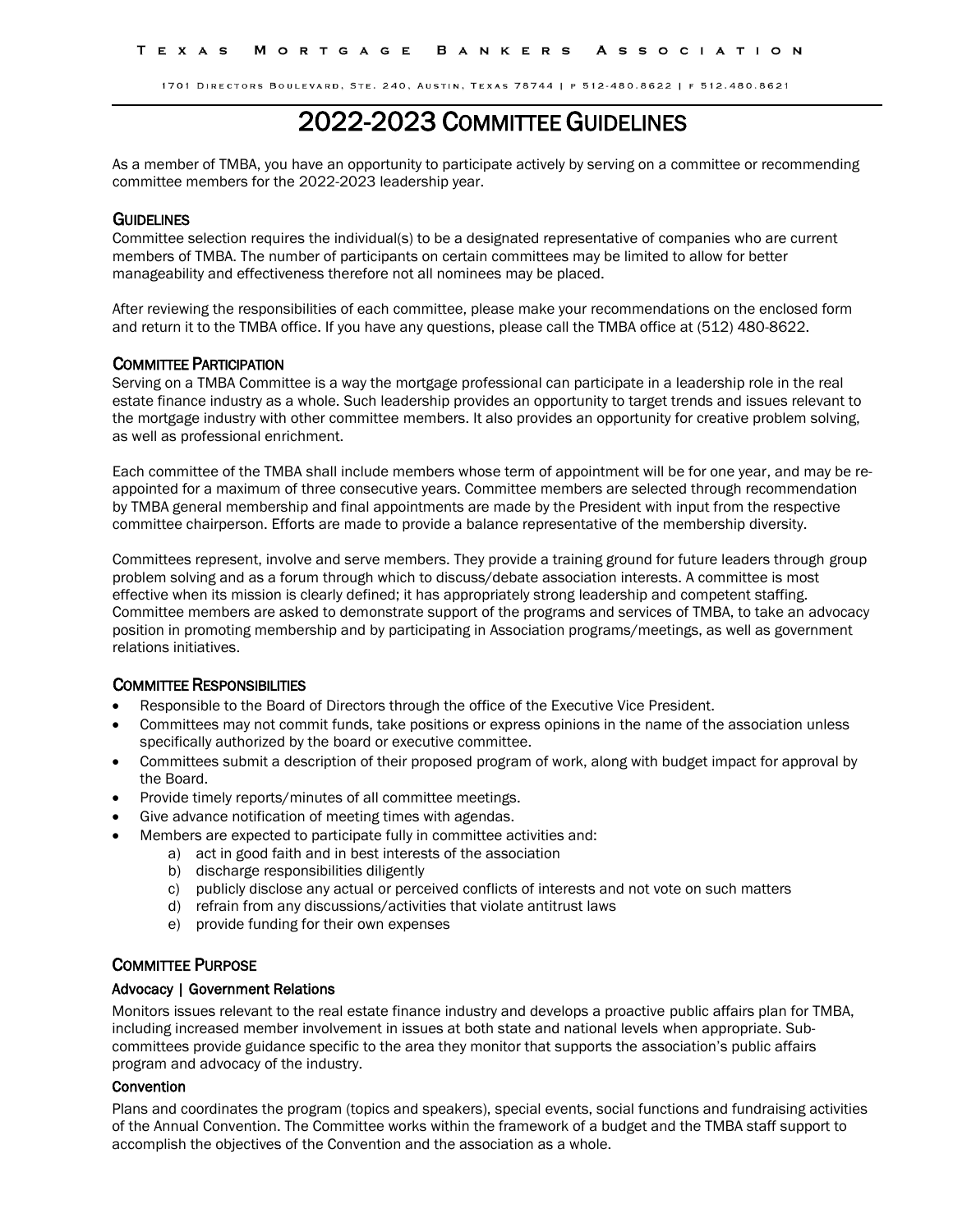#### Education & Endowment

Monitors trends and issues relevant to the real estate finance industry for keeping personnel and companies up to date on the best standards of practice for being in compliance and financially viable in a competitive marketplace. The committee helps develop a program of work specific to members' professional needs inclusive of periodic workshops, recommendations for topics that should be incorporated into the Seminar and Convention and programs that qualify for continuing education requirements for professional certification and licensing. Sub-committees represent specific aspects of lending and provide guidance on trends impacting the delivery of lending services in support of the association's education and advocacy efforts.

## Future Leaders

Seeks to involve future leaders in TMBA activities; to discuss common problems confronting the mortgage industry; and to build new relationships with peers in the real estate finance profession. The committee encourages the growth of young mortgage bankers as future leaders in the association and mortgage lending industry.

## Industry Relations

Monitors issues relevant to the real estate finance industry and maintains an ongoing dialogue with other real estate and real estate finance industry related trade associations and organizations. The committee identifies cooperative opportunities between TMBA and these organizations goals and objectives. The committee offers TMBA members the opportunity to interact with leaders in organizations representing other trades involved in the real estate finance process.

## Membership

Reviews membership applications to make sure relevant information has been included and makes inquiries necessary for processing prior to submitting new applicants to the Board of Directors. Works with TMBA staff to develop membership enrollment campaigns, monitor membership trends and make recommendations to the Board for membership enlistment and retention. Committee members actively solicit new members to the ranks of TMBA. The committee periodically monitors the industry's perceived and practiced ethics in regard to accepted standards of practice.

## Mortgage Symposium

Primarily responsible for planning and coordinating the program (topics and speakers) of the annual Symposium with input and guidance from the Education Committee and its sub-committees. The key objective of the Symposium is to provide an educational forum focused on current trends and issues in real estate finance that impact the various functions of real estate lending and servicing. The Symposium incorporates member leaders at various levels in the implementation of the program.

## Regulatory/Compliance

Monitor the Texas mortgage banking industry and post updates regarding key developments on the Association's website; confer with the General Counsel and other executive officers to encourage a better understanding of state and federal regulations affecting Texas mortgage lending practices and ultimately, to promote compliance among all members of the TMBA.

## Reverse

Primarily responsible for planning and coordinating reverse focused educational topics and speakers for TMBA conferences/programs. In addition, this committee will serve as a resource to the Association membership regarding matters concerning the reverse mortgage market.

## **Secondary**

Primarily responsible for planning and coordinating the program (topics and speakers) of the annual Secondary conference. In addition, this committee will serve as a resource to the Association membership regarding matters concerning the secondary market.

## Servicing

Primarily responsible for planning and coordinating servicing focused educational topics and speakers for TMBA conferences/programs. In addition, this committee will serve as a resource to the Association membership regarding matters concerning mortgage loan servicing.

## TMBPAC (Political Action Committee)

The PAC provides funds and direction for action to be taken on legislative initiatives. Promotes TMBA legislative objectives and encourages total member involvement of contributions from each mortgage banker in the State of Texas.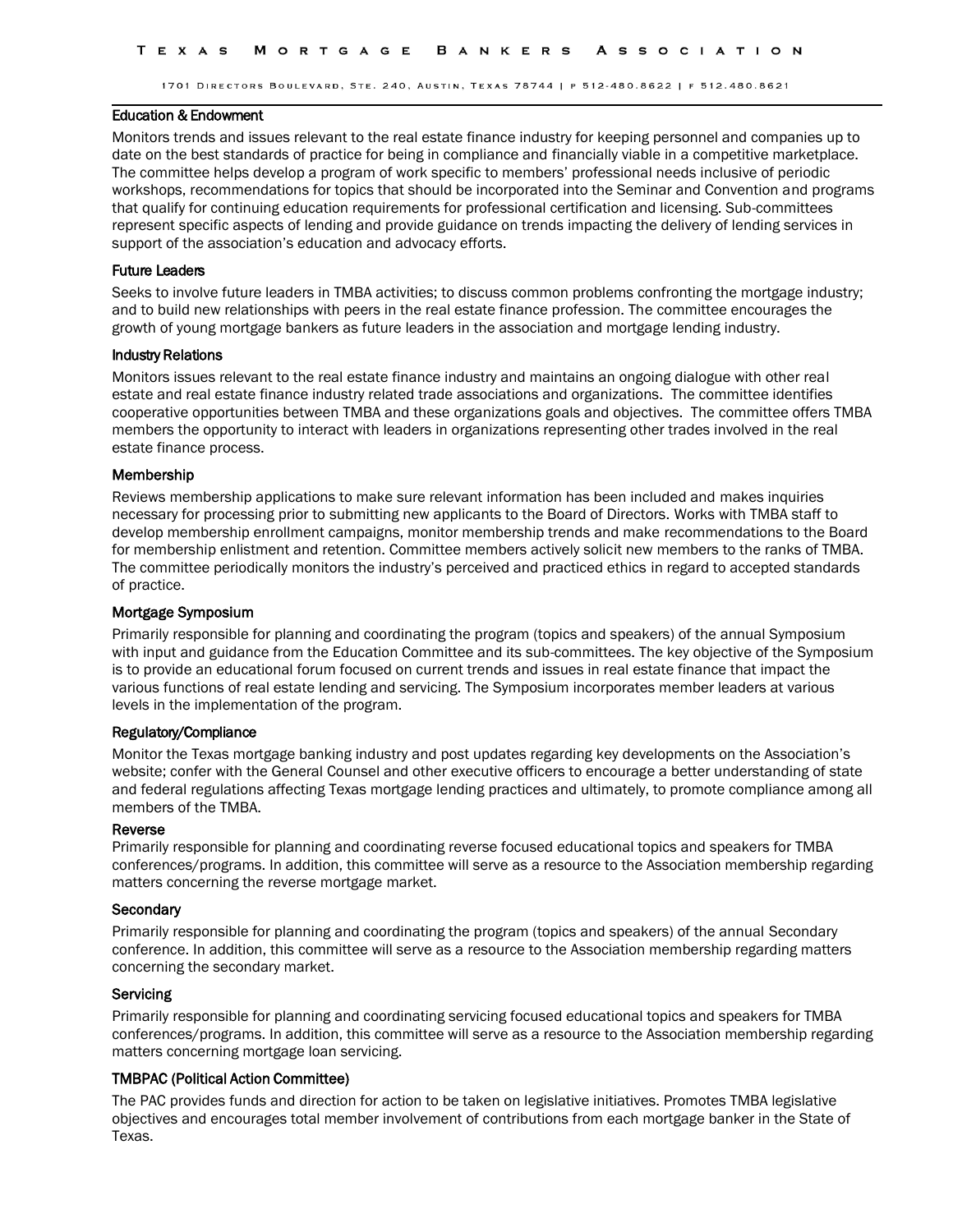## Warehouse

The Committee will strengthen the Texas Warehousing Industry by encouraging the sharing of risk mitigation techniques, educating the marketplace and fostering TMBA membership.

## Young Mortgage Bankers

The YMB committee will increase accessibility and awareness of the Texas Mortgage Bankers Association to young mortgage banking professionals. To facilitate intergenerational dialogue between the newest members of the industry and the experienced members. To encourage the next generation of professionals to join the mortgage industry.

# RECOMMENDATIONS FOR TMBA COMMITTEE APPOINTMENTS 2022-2023

Please furnish full names on all recommendations. For those you recommend who are not with your firm, please tell us in which firm they are located.

| <b>ADVOCACY &amp; GOVERNMENT RELATIONS</b> | <b>CONVENTION</b>     |
|--------------------------------------------|-----------------------|
| Name:                                      | Name:                 |
| Firm:                                      | Firm:                 |
| Name:                                      | Name:                 |
| Firm:                                      | Firm:                 |
| <b>EDUCATION &amp; ENDOWMENT</b>           | <b>FUTURE LEADERS</b> |
| Name:                                      | Name:                 |
| Firm:                                      | Firm:                 |
| Name:                                      | Name:                 |
| Firm:                                      | Firm:                 |
| <b>INDUSTRY RELATIONS</b>                  | <b>MEMBERSHIP</b>     |
| Name:                                      | Name:                 |
| Firm:                                      | Firm:                 |
| Name:                                      | Name:                 |
| Firm:                                      | Firm:                 |